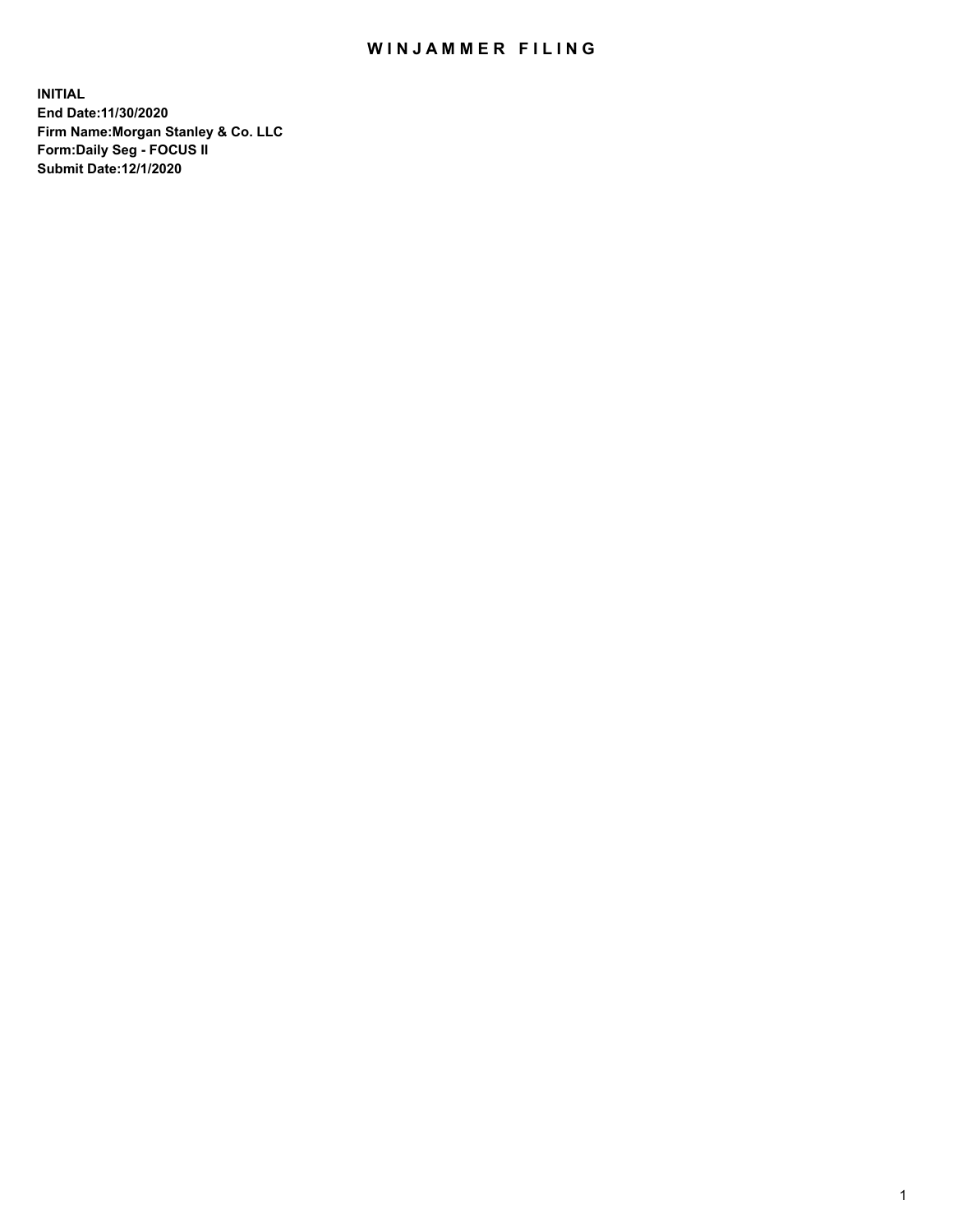**INITIAL End Date:11/30/2020 Firm Name:Morgan Stanley & Co. LLC Form:Daily Seg - FOCUS II Submit Date:12/1/2020 Daily Segregation - Cover Page**

| Name of Company                                                                                                                                                                                                                                                                                                                | Morgan Stanley & Co. LLC                                |
|--------------------------------------------------------------------------------------------------------------------------------------------------------------------------------------------------------------------------------------------------------------------------------------------------------------------------------|---------------------------------------------------------|
| <b>Contact Name</b>                                                                                                                                                                                                                                                                                                            | <b>Ikram Shah</b>                                       |
| <b>Contact Phone Number</b>                                                                                                                                                                                                                                                                                                    | 212-276-0963                                            |
| <b>Contact Email Address</b>                                                                                                                                                                                                                                                                                                   | Ikram.shah@morganstanley.com                            |
| FCM's Customer Segregated Funds Residual Interest Target (choose one):<br>a. Minimum dollar amount: ; or<br>b. Minimum percentage of customer segregated funds required:% ; or<br>c. Dollar amount range between: and; or<br>d. Percentage range of customer segregated funds required between:% and%.                         | 235,000,000<br><u>0</u><br><u>00</u><br><u>00</u>       |
| FCM's Customer Secured Amount Funds Residual Interest Target (choose one):<br>a. Minimum dollar amount: ; or<br>b. Minimum percentage of customer secured funds required:%; or<br>c. Dollar amount range between: and; or<br>d. Percentage range of customer secured funds required between:% and%.                            | 140,000,000<br><u>0</u><br><u>0 0</u><br>0 <sub>0</sub> |
| FCM's Cleared Swaps Customer Collateral Residual Interest Target (choose one):<br>a. Minimum dollar amount: ; or<br>b. Minimum percentage of cleared swaps customer collateral required:% ; or<br>c. Dollar amount range between: and; or<br>d. Percentage range of cleared swaps customer collateral required between:% and%. | 92,000,000<br><u>0</u><br><u>00</u><br>00               |

Attach supporting documents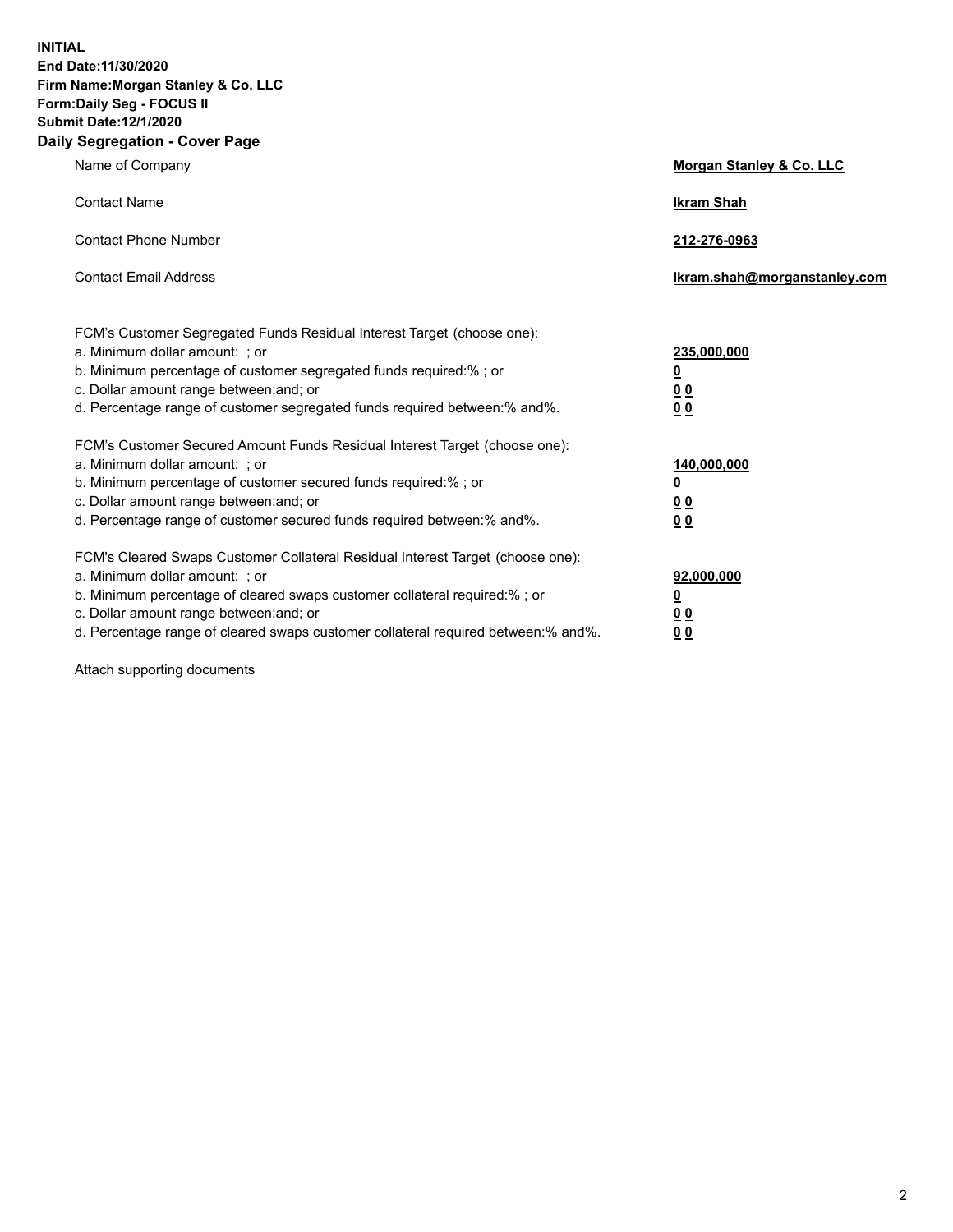## **INITIAL End Date:11/30/2020 Firm Name:Morgan Stanley & Co. LLC Form:Daily Seg - FOCUS II Submit Date:12/1/2020 Daily Segregation - Secured Amounts** Foreign Futures and Foreign Options Secured Amounts Amount required to be set aside pursuant to law, rule or regulation of a foreign government or a rule of a self-regulatory organization authorized thereunder **0** [7305] 1. Net ledger balance - Foreign Futures and Foreign Option Trading - All Customers A. Cash **3,854,904,907** [7315] B. Securities (at market) **2,681,430,024** [7317] 2. Net unrealized profit (loss) in open futures contracts traded on a foreign board of trade **1,199,652,583** [7325] 3. Exchange traded options a. Market value of open option contracts purchased on a foreign board of trade **29,997,300** [7335] b. Market value of open contracts granted (sold) on a foreign board of trade **-32,038,278** [7337] 4. Net equity (deficit) (add lines 1. 2. and 3.) **7,733,946,536** [7345] 5. Account liquidating to a deficit and account with a debit balances - gross amount **66,807,436** [7351] Less: amount offset by customer owned securities **-47,918,654** [7352] **18,888,782** [7354] 6. Amount required to be set aside as the secured amount - Net Liquidating Equity Method (add lines 4 and 5) **7,752,835,318** [7355] 7. Greater of amount required to be set aside pursuant to foreign jurisdiction (above) or line 6. **7,752,835,318** [7360] FUNDS DEPOSITED IN SEPARATE REGULATION 30.7 ACCOUNTS 1. Cash in banks A. Banks located in the United States **618,226,790** [7500] B. Other banks qualified under Regulation 30.7 **790,053,288** [7520] **1,408,280,078** [7530] 2. Securities A. In safekeeping with banks located in the United States **520,358,151** [7540] B. In safekeeping with other banks qualified under Regulation 30.7 **24,903,117** [7560] **545,261,268** [7570] 3. Equities with registered futures commission merchants A. Cash **21,618,786** [7580] B. Securities **0** [7590] C. Unrealized gain (loss) on open futures contracts **317,811** [7600] D. Value of long option contracts **0** [7610] E. Value of short option contracts **0** [7615] **21,936,597** [7620] 4. Amounts held by clearing organizations of foreign boards of trade A. Cash **0** [7640] B. Securities **0** [7650] C. Amount due to (from) clearing organization - daily variation **0** [7660] D. Value of long option contracts **0** [7670] E. Value of short option contracts **0** [7675] **0** [7680] 5. Amounts held by members of foreign boards of trade A. Cash **2,744,802,703** [7700] B. Securities **2,136,168,756** [7710] C. Unrealized gain (loss) on open futures contracts **1,199,334,772** [7720] D. Value of long option contracts **29,997,300** [7730] E. Value of short option contracts **-32,038,278** [7735] **6,078,265,253** [7740] 6. Amounts with other depositories designated by a foreign board of trade **0** [7760] 7. Segregated funds on hand **0** [7765] 8. Total funds in separate section 30.7 accounts **8,053,743,196** [7770] 9. Excess (deficiency) Set Aside for Secured Amount (subtract line 7 Secured Statement **300,907,878** [7380]

- Page 1 from Line 8)
- 10. Management Target Amount for Excess funds in separate section 30.7 accounts **140,000,000** [7780]
- 11. Excess (deficiency) funds in separate 30.7 accounts over (under) Management Target **160,907,878** [7785]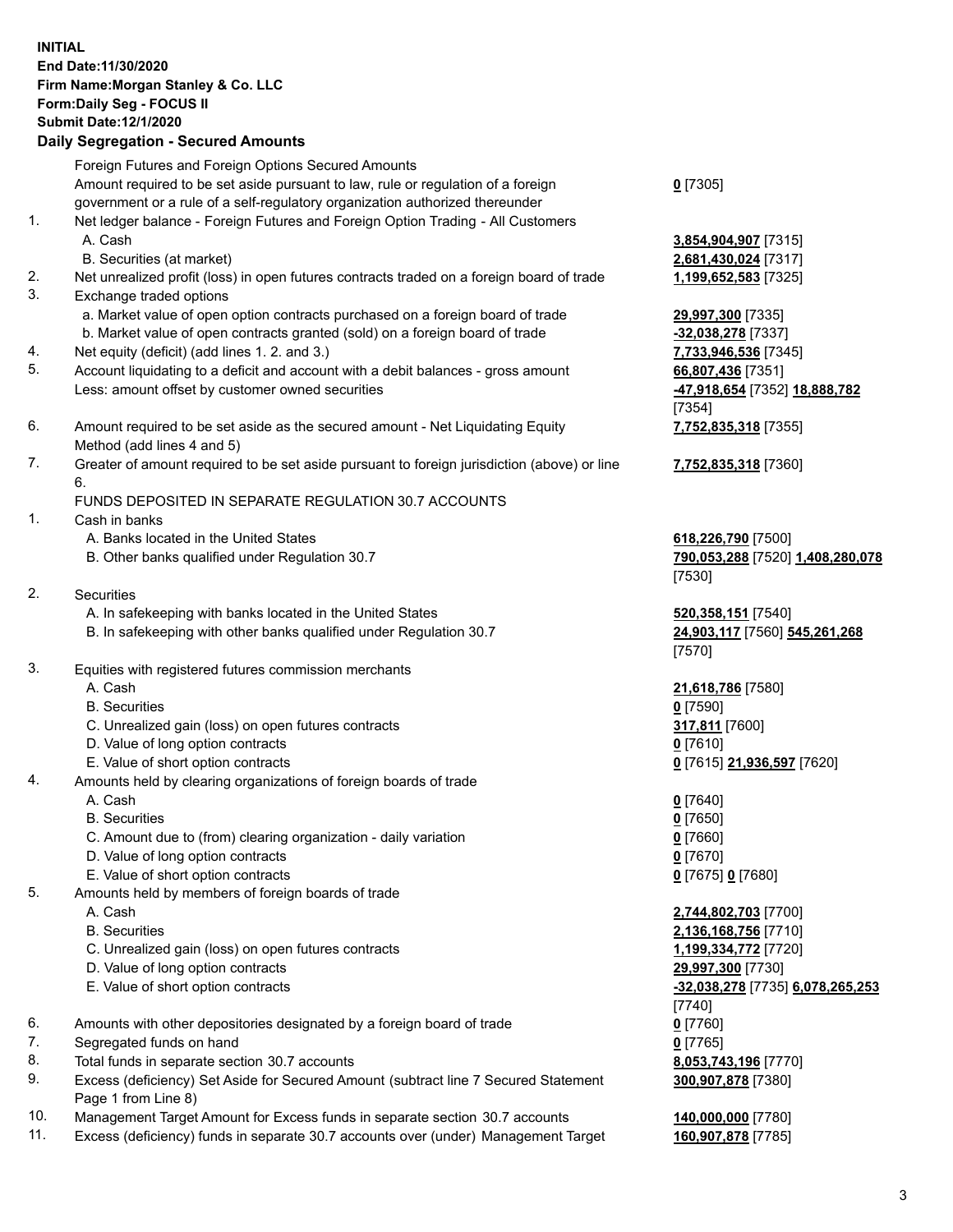|            | <b>INITIAL</b>                                                                                                                  |                                                        |
|------------|---------------------------------------------------------------------------------------------------------------------------------|--------------------------------------------------------|
|            | End Date: 11/30/2020                                                                                                            |                                                        |
|            | Firm Name: Morgan Stanley & Co. LLC                                                                                             |                                                        |
|            | Form: Daily Seg - FOCUS II                                                                                                      |                                                        |
|            | <b>Submit Date:12/1/2020</b>                                                                                                    |                                                        |
|            | Daily Segregation - Segregation Statement                                                                                       |                                                        |
|            | SEGREGATION REQUIREMENTS(Section 4d(2) of the CEAct)                                                                            |                                                        |
| 1.         | Net ledger balance                                                                                                              |                                                        |
|            | A. Cash                                                                                                                         | 14,728,839,995 [7010]                                  |
|            | B. Securities (at market)                                                                                                       | 8,236,427,160 [7020]                                   |
| 2.         | Net unrealized profit (loss) in open futures contracts traded on a contract market                                              | 2,146,487,210 [7030]                                   |
| 3.         | Exchange traded options                                                                                                         |                                                        |
|            | A. Add market value of open option contracts purchased on a contract market                                                     | 487,913,083 [7032]                                     |
|            | B. Deduct market value of open option contracts granted (sold) on a contract market                                             | -373,820,012 [7033]                                    |
| 4.         | Net equity (deficit) (add lines 1, 2 and 3)                                                                                     | 25,225,847,436 [7040]                                  |
| 5.         | Accounts liquidating to a deficit and accounts with                                                                             |                                                        |
|            | debit balances - gross amount                                                                                                   | 308,207,784 [7045]                                     |
|            | Less: amount offset by customer securities                                                                                      | <mark>-307,484,706</mark> [7047] <b>723,078</b> [7050] |
| 6.         | Amount required to be segregated (add lines 4 and 5)                                                                            | 25,226,570,514 [7060]                                  |
|            | FUNDS IN SEGREGATED ACCOUNTS                                                                                                    |                                                        |
| 7.         | Deposited in segregated funds bank accounts                                                                                     |                                                        |
|            | A. Cash                                                                                                                         | 3,310,345,292 [7070]                                   |
|            | B. Securities representing investments of customers' funds (at market)                                                          | $0$ [7080]                                             |
|            | C. Securities held for particular customers or option customers in lieu of cash (at                                             | 1,053,926,610 [7090]                                   |
|            | market)                                                                                                                         |                                                        |
| 8.         | Margins on deposit with derivatives clearing organizations of contract markets                                                  |                                                        |
|            | A. Cash                                                                                                                         | 14,057,784,648 [7100]                                  |
|            | B. Securities representing investments of customers' funds (at market)                                                          | $0$ [7110]                                             |
|            | C. Securities held for particular customers or option customers in lieu of cash (at                                             | 7,182,500,550 [7120]                                   |
|            | market)                                                                                                                         |                                                        |
| 9.         | Net settlement from (to) derivatives clearing organizations of contract markets                                                 | 2,342,521 [7130]                                       |
| 10.        | Exchange traded options                                                                                                         |                                                        |
|            | A. Value of open long option contracts                                                                                          | 487,913,083 [7132]                                     |
|            | B. Value of open short option contracts                                                                                         | -373,820,012 [7133]                                    |
| 11.        | Net equities with other FCMs                                                                                                    |                                                        |
|            | A. Net liquidating equity                                                                                                       | 7,069,076 [7140]                                       |
|            | B. Securities representing investments of customers' funds (at market)                                                          | $0$ [7160]                                             |
|            | C. Securities held for particular customers or option customers in lieu of cash (at                                             | $0$ [7170]                                             |
|            | market)                                                                                                                         |                                                        |
| 12.        | Segregated funds on hand                                                                                                        | $0$ [7150]                                             |
| 13.<br>14. | Total amount in segregation (add lines 7 through 12)<br>Excess (deficiency) funds in segregation (subtract line 6 from line 13) | 25,728,061,768 [7180]                                  |
| 15.        | Management Target Amount for Excess funds in segregation                                                                        | 501,491,254 [7190]<br>235,000,000 [7194]               |
| 16.        | Excess (deficiency) funds in segregation over (under) Management Target Amount                                                  | 266,491,254 [7198]                                     |
|            |                                                                                                                                 |                                                        |

Excess